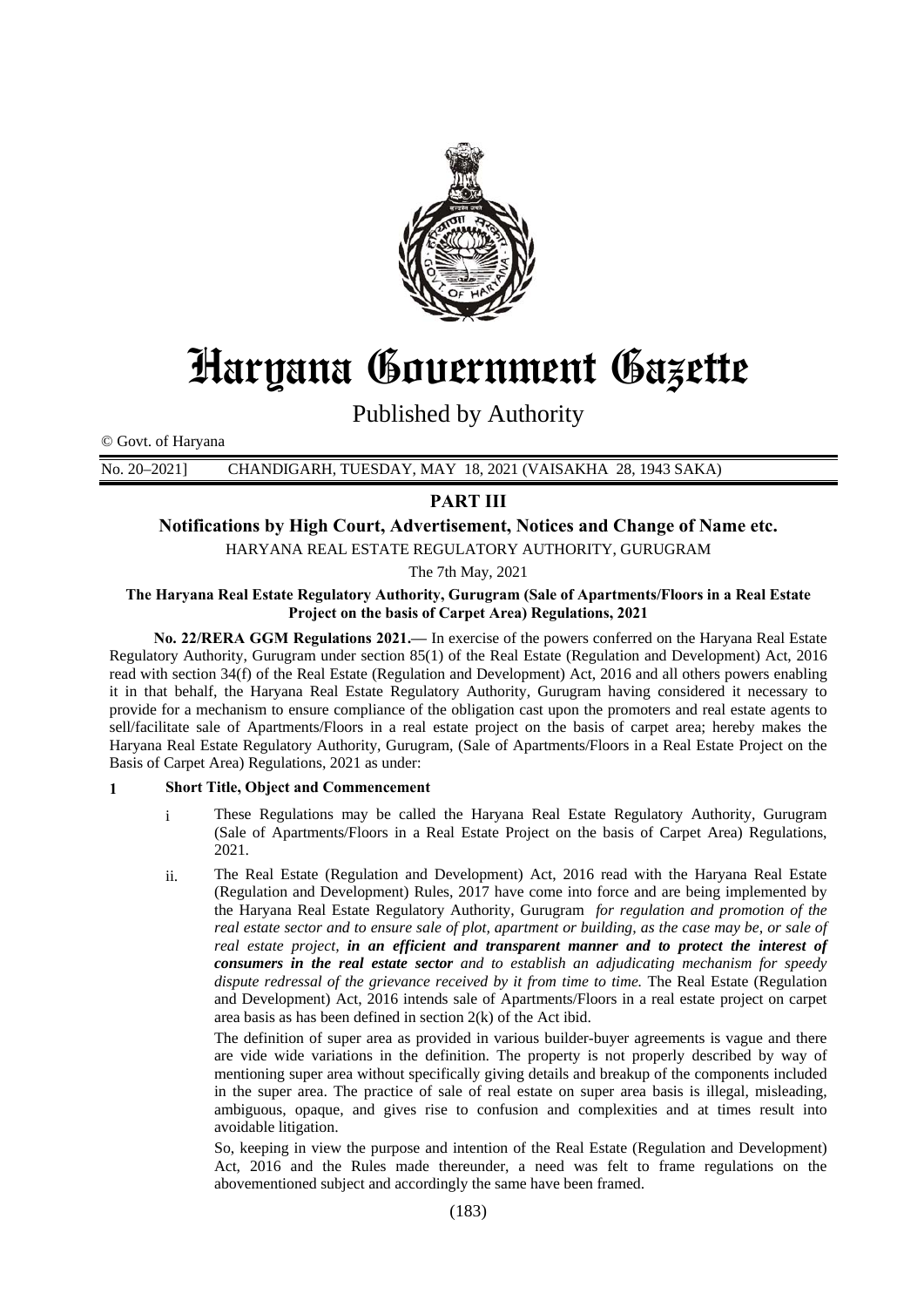#### PART III] HARYANA GOVT. GAZ., MAY 18, 2021 (VYSK. 28, 1943 SAKA) 184

- iii. The Haryana Real Estate Regulatory Authority Gurugram (Sale of Apartments/Floors in a Real Estate Project on the Basis of Carpet Area) Regulations, 2021 shall apply to sale of all real estate projects falling within the jurisdiction of the Real Estate Regulatory Authority, Gurugram, as notified by the Government of Haryana vide notification No. 1/92/2017-1TCP dated 14/12/2017, which comprises entire area of Gurugram district.
- iv. These regulations shall come into force with effect from the date of notification in the official gazette.

#### **2. Definitions**

- (i) "Act" means the Real Estate (Regulation and Development) Act, 2016.
- (ii) "Authority" means the Haryana Real Estate Regulatory Authority, Gurugram established under sub-section (1) of section 20 of the Act.
- (iii) "Carpet Area" shall have the same meaning as assigned to it under section  $2(k)$  of the Act.
- (iv) "Real Estate Project" shall have the same meaning as assigned to it under section 2(zn) of the Act.
- (v) "Unfair Practice/fraudulent practice/irregularity" for the purpose of these regulations shall have the same meaning as assigned to it in explanation to section  $7(1)(c)$  and section  $10(c)$  which inter-alia includes an agreement for sale on any other basis (super area/covered area/sale area or any other nomenclature prevalent in the area) except on the basis of carpet area.

#### **3. Carpet Area:**

- i Before Real Estate (Regulation and Development) Act, 2016 there was lack of a legal description for the term "carpet area". The Real Estate (Regulation and Development) Act, 2016 has provided clear definition of carpet area which now has addressed the vagueness and uncertainty in this regard. The term carpet area has been specifically and clearly defined under section 2(k) of the Act ibid.
- ii As per section 2(k) of the Real Estate (Regulation and Development) Act, 2016;

*"carpet area" means the net usable floor area of an apartment, excluding the area covered by the external walls, areas under services shafts, exclusive balcony or verandah area and exclusive open terrace area, but includes the area covered by the internal partition walls of the apartment.*

- *Explanation. — For the purpose of this clause, the expression "exclusive balcony or verandah area" means the area of the balcony or verandah, as the case may be, which is appurtenant to the net usable floor area of an apartment, meant for the exclusive use of the allottee; and "exclusive open terrace area" means the area of open terrace which is appurtenant to the net usable floor area of an apartment, meant for the exclusive use of the allottee;*
- iii The definition of carpet area as provided under section 2(k) of the Act means the net usable floor area. Following have been excluded from the definition of carpet area:
	- a. Externals wall;
	- b. Service shafts;
	- c. Balcony;
	- d. Verandah;
	- e. Open terrace.

However, the internal partition walls of the apartment are not excluded.

The definition of carpet area has now been made transparent and leaves no scope for any ambiguity categorically specifying the property on carpet area basis.

- iv All walls which are constructed or provided on the external face of an apartment shall be regarded as "external wall".
- v All walls or independent columns constructed or provided within an apartment shall be regarded as "internal partition wall".
- **4. Carpet area information to be provided by the promoter:**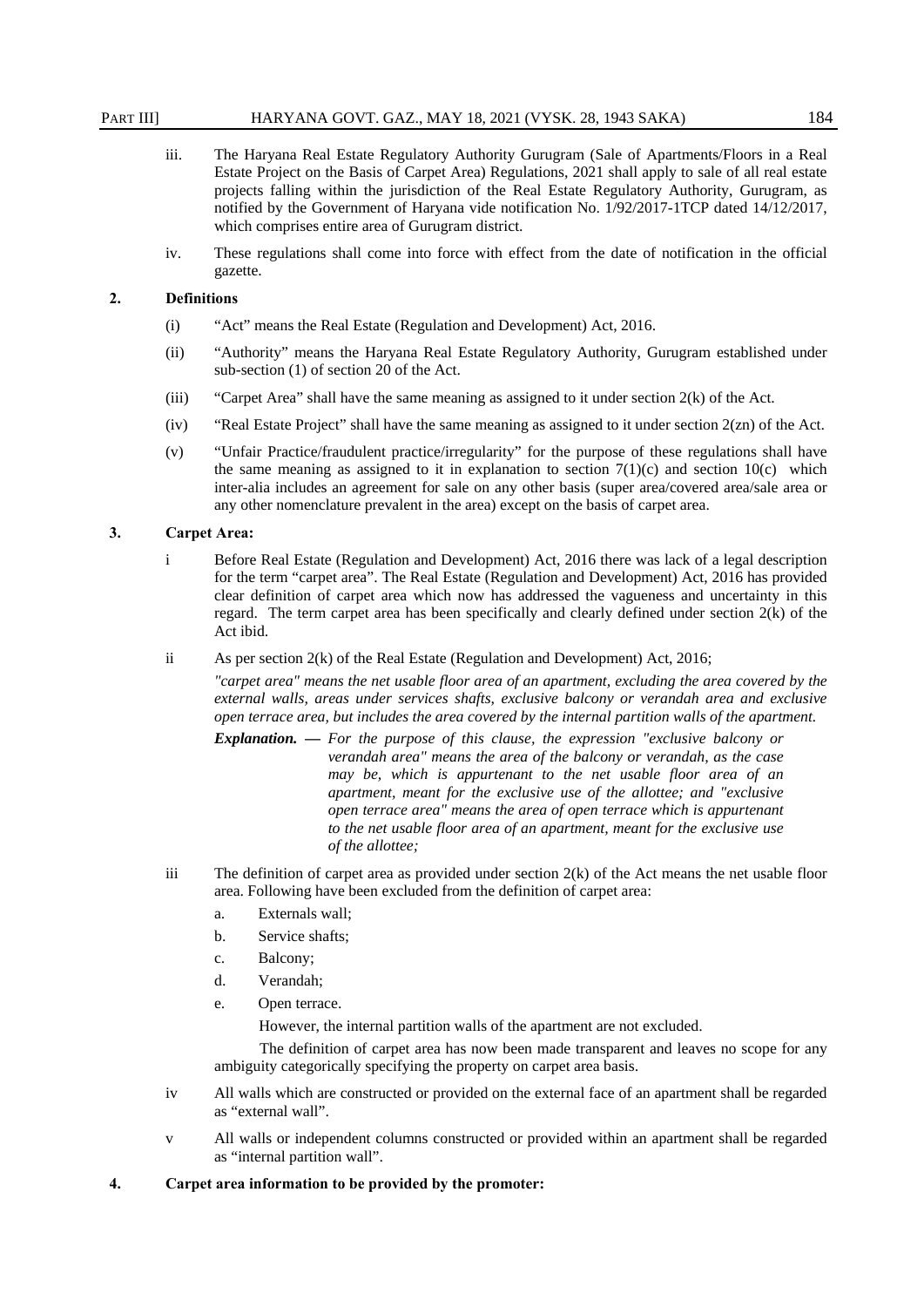- i A promoter is obligated to provide complete information under clause (h) of section 4(2) of the Real Estate (Regulation and Development) Act 2016 about the number, type and carpet area of the real estate unit for sale in the project along with the area of exclusive balcony or verandah and open terrace area.
- ii It is mandatory for the developers of all ongoing projects, to disclose the size of their apartments, based on carpet area (i.e., the area within four walls). This includes usable spaces, like kitchen and toilets. This has brought transparency in the salable area and imparts clarity to the buyer.

## **5. Compliances:**

- i One of the condition for grant of registration is that in future any new allotment in ongoing projects or new projects, the apartment shall be sold only on carpet area basis and not on super area basis and the rate shall be inclusive of all charges. Therefore, after coming into force of the Real Estate (Regulation and Development) Act, 2016 no apartment in a real estate project shall be sold on any other basis except on carpet area basis. If any promoter is found violating this condition, it shall be considered as a ground for initiating penal proceedings against the promoter including revocation of registration granted under section 5 of the Act ibid.
- ii In case of ongoing projects where the promoter has allotted real estate units on super area basis prior to the Real Estate (Regulation and Development) Act, 2016, he shall disclose what all components exactly constituted super area and also whether the super area as promised in the builder buyer agreement entered into between the allottee and the promoter actually exist or has been actually delivered to the allottee or not. This is to prevent any fraud with the allottee when the unit is sold on super area basis.
- iii No conveyance deed of a real estate unit shall be registered except on the basis of carpet area. In cases where the real estate unit was allotted to the allottee prior to the Real Estate (Regulation and Development) Act, 2016 coming into force, the promoter shall at the time of registration of the conveyance make disclosure of all the components constituting the super area, however the conveyance deed shall be registered only on carpet area basis.
- iv In case of a project which is exempted from registration under section 3(2) of the Act the promoter shall disclose to the allottee the size of the apartment based on carpet area even if sold on any other basis such as super area/super built up area, built up area etc., which shall not affect the validity of the agreements entered into between the promoter and the allottee to that extent, but shall only specify the carpet area of such unit sold on super area basis.
- v Any agreement for sale on any other basis except on carpet area shall amount to indulgence in unfair trade practice/fraudulent practice by the promoter and shall attract appropriate action as per the relevant provisions of the Act.
- vi The real estate agents shall not facilitate sale or purchase of apartments/floors in a real estate project on the basis of super area. If any real estate agent is found engaged in such illegal sale/purchase, he shall be deemed to be engaged in unfair trade practice and his/her license may be revoked or/and a penalty may be imposed on him as per provisions of section 65 of the Act ibid.
- vii The allottee shall be rightfully in seeking details regarding each component comprising the super area and the same shall be provided to him/her by the promoter or the real estate agent, as the case may be.

## **6 Applicability**

i The definition of real estate project as provided under section 2(zn) does not distinguish between a registered and non-registered real estate project. Section 2(zn) provides that:

> *"real estate project" means the development of a building or a building consisting of apartments, or converting an existing building or a part thereof into apartments, or the development of land into plots or apartments, as the case may be, for the purpose of selling all or some of the said apartments or plots or building, as the case may be, and includes the common areas, the development works, all improvements and structures thereon, and all easement, rights and appurtenances belonging thereto;*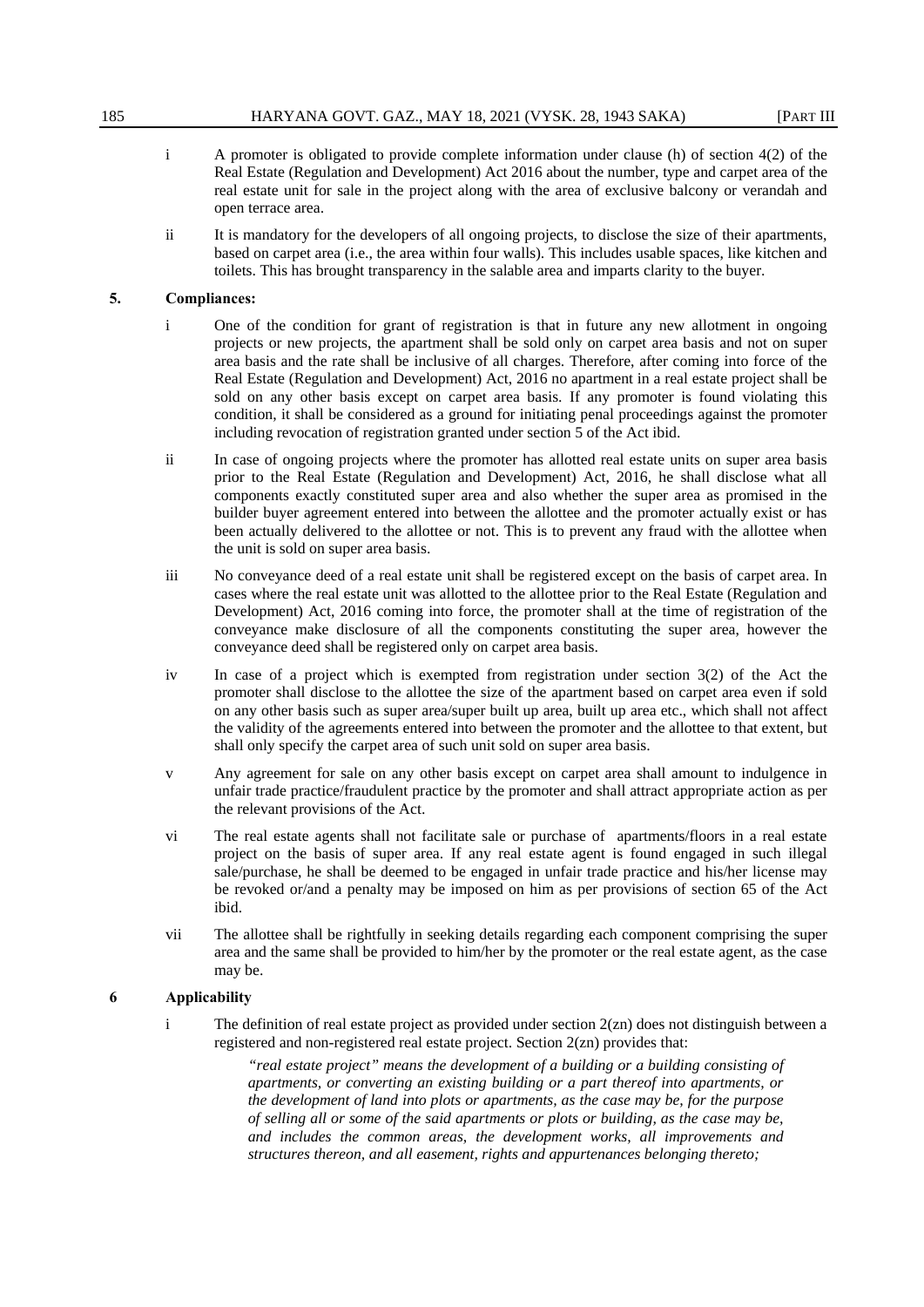- ii Therefore, in confirmity to the definition of real estate project as provided under the Act these regulations shall be applicable to the following:
	- a. The real estate projects that are launched after coming into force of the Real Estate (Regulation and Development) Act, 2016.
	- b. The real estate projects launched before coming into force of the Real Estate (Regulation and Development) Act, 2016 and for which completion certificate is not issued i.e. ongoing projects. It is reiterated for the sake of clarification that a license lapses on the completion of the project and not merely on the grant of occupation certificate. The purpose of occupation certificate is limited to the extent that the building for which the occupation certificate has been issued is habitable and possession is offered to the allottees. The project is ongoing until the completion certificate has been issued by the competent authority.

Such ongoing project are obligated under the Real Estate (Regulation and Development) Act, 2016 to register themselves with the Haryana Real Estate Regulatory Authority, Gurugram. The promoter has to reveal the size of the apartment based on carpet area at the time of registration of projects, even if the apartments were earlier sold on any other basis, such as super area, super built-up area, built-up area, etc.

In case of sold out units of the on-going project where sales were made on super area basis before coming into force of the Real Estate (Regulation and Development) Act, 2016 the promoter has to give details of the super area component wise, as per the definition of super area provided in the earlier executed builder buyer agreements, for the allotted unit to the buyer and such description shall form a part of the conveyance deed.

- c. The real estate projects which are exempted from registration as per provisions of section 3(2) of the Real Estate (Regulation and Development) Act, 2016 as these projects are exempted from registration only but are within the ambit of the provisions of the Real Estate (Regulation and Development) Act, 2016.
- iii These regulations shall be applicable to resale of a real estate unit i.e apartment/floor in the favor of subsequent allottee, as the Real Estate (Regulation and Development) Act, 2016 does not distinguish between an allottee and a subsequent allottee. This shall bring more transparency into the real estate sale. After coming into force of the Real Estate (Regulation and Development) Act, 2016 the obligations of the promoter does not end with the conveyance deed as there are certain obligations dependent upon lapse of certain time period such as structural defect liability as provided under section 14(3) extends to five years from the date of handing over of possession and land title defect liability extends to a lifetime.
- iv Further, as provided under section 13 of the Real Estate (Regulation and Development) Act, 2016 read with rule 8 of the Haryana Real Estate (Regulation and Development) Rules, 2017 the promoter shall not accept a sum more than ten percent of the cost of the apartment without first entering into written agreement for sale and also registration of the sale agreement. An agreement for sale is an extremely important document and constitutes the terms and conditions of sale of a property between the seller and the buyer.
- v In this regard rule 8 of the Haryana Real Estate (Regulation and Development) Rules, 2017 provides for a model agreement at annexure A of the Rules. The model agreement in clause 1.2 provides that the total price for the built up unit/apartment for residential/ commercial/ industrial/IT/any other usage (as the case may be) along with parking (if applicable) is calculated based on the carpet area.

| Block/Building/Tower No. | Rate of Apartment per square feet.  |
|--------------------------|-------------------------------------|
| Apartment No.            | (Carpet area basis)                 |
| Type                     |                                     |
| Floor                    | Size of the apartment (carpet area) |
| Parking (if applicable)  |                                     |
| Externals wall           | To be excluded                      |
| Service shafts           | To be excluded                      |
| Balcony                  | To be excluded                      |
| Verandah                 | To be excluded                      |
| Open terrace             | To be excluded                      |
| Total Price (in rupees)  |                                     |